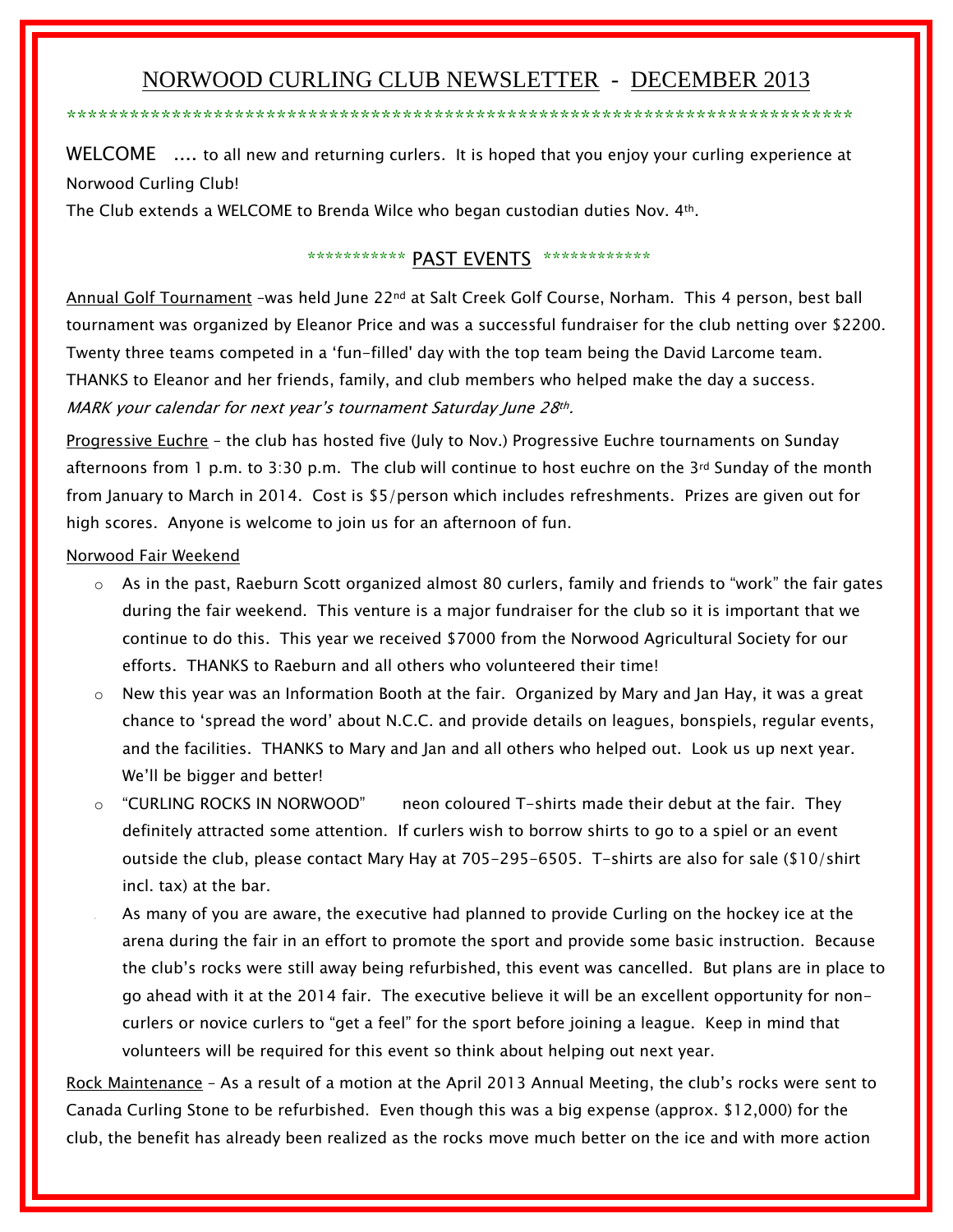on hits. Curlers are commenting on the 'ease of delivery' compared to previous years, especially during the first couple of weeks of league play. In order to keep the rocks in 'tip top' shape, please handle them with care. For example rocks should not slide up over the hacks or crash into the end boards. It is hoped that with the refurbished rocks along with the Jet Ice system, that curlers will have a more enjoyable experience when they curl at Norwood.

Open House – was held on Sat. Nov  $2^{nd}$  and Sun. Nov  $3^{rd}$ . The turn-out both days was good with a number of new faces participating. Thanks to Dan Selby for giving curling instruction both days. Also thanks to Brian Bolton for organizing soup and sandwiches for lunch on Sunday.

Ham & Turkey Mixed Spiel, Nov 23<sup>rd</sup> – THANKS to Mary Hay for organizing this spiel and to all curlers in the one draw 2 game event. You are the ones who *make* the spiel! At the end of the day, first place went to a Norwood rink skipped by Dan Selby. Dan's team included Sandy Bruce, Pat Moore, and Helen McAulay. Second place went to the Campbellford team of Doug Burnside, Beth Lobb, Dave McDougal, and Marg Delorey.

Men's Turkey Spiel, Dec.  $3^{rd}$  – this popular bonspiel organized by Brian Radnor with help from Gord Montgomery, Ron English, Terry Stephens, Brian Hook, Mary Hay, Eleanor Price and Angie Hook saw 16 teams from Norwood and the surrounding area compete in two draws playing 2 games each. The winners of the first draw were 1. Boyce Orr's team 2. Norm Dyment's team, 3. Jim Little's team, all from Peterborough Curling Club. The consolation winner was Doug Burnside's Campbellford team. The winners of the second draw were 1. Lloyd Danford's team from Trenton, 2. Bob Bateman's team from Tweed, and 3. Albert Stadtke's team from Norwood. The consolation winner on the 2<sup>nd</sup> draw was Archie Davidson's Peterborough team.

Leagues - began regular play on Nov. 4<sup>th</sup> with all but Monday night Ladies and Thursday night Mixed having a full complement of teams. If you know of someone who might be interested in curling, please encourage them to join one of the leagues.

Monday night Ladies report - Just a few words to thank those who helped make the first half a success. While we only had five teams a good time has been enjoyed by all. If anyone knows of anyone interested in curling in the second half of the season, just let me know. 'Merry Christmas to all and the best for the New Year.' ……………….. Eleanor

Thursday night Mixed - 12 people regularly show up to curl so there are four teams of 3 curlers. All members are welcomed to come out and curl for *free*. Non-members are welcomed also and will be asked to pay \$10/night. If enough interest is shown, then a league will be formed for the second half of curling. Sr. Men Kawartha League report - Norwood teams have done very well so far in regular play and bonspiels. Most of the games have been at Norwood and out of 4 bonspiels the teams have placed 1st three times and 2nd twice. Generally 2 teams are sent to each bonspiel and 3 teams to regular games. ……………. Mac

Youth Curling – Sherry Wilson has recently finished teaching 9 classes from the public schools and St. Paul's Catholic school with approximately 25 children participating/class.

Junior Curling instruction begins Jan. 6th. There is no high school curling due to time and financial constraints, but there will be varsity high school teams coached by teachers and assisted by Sherry.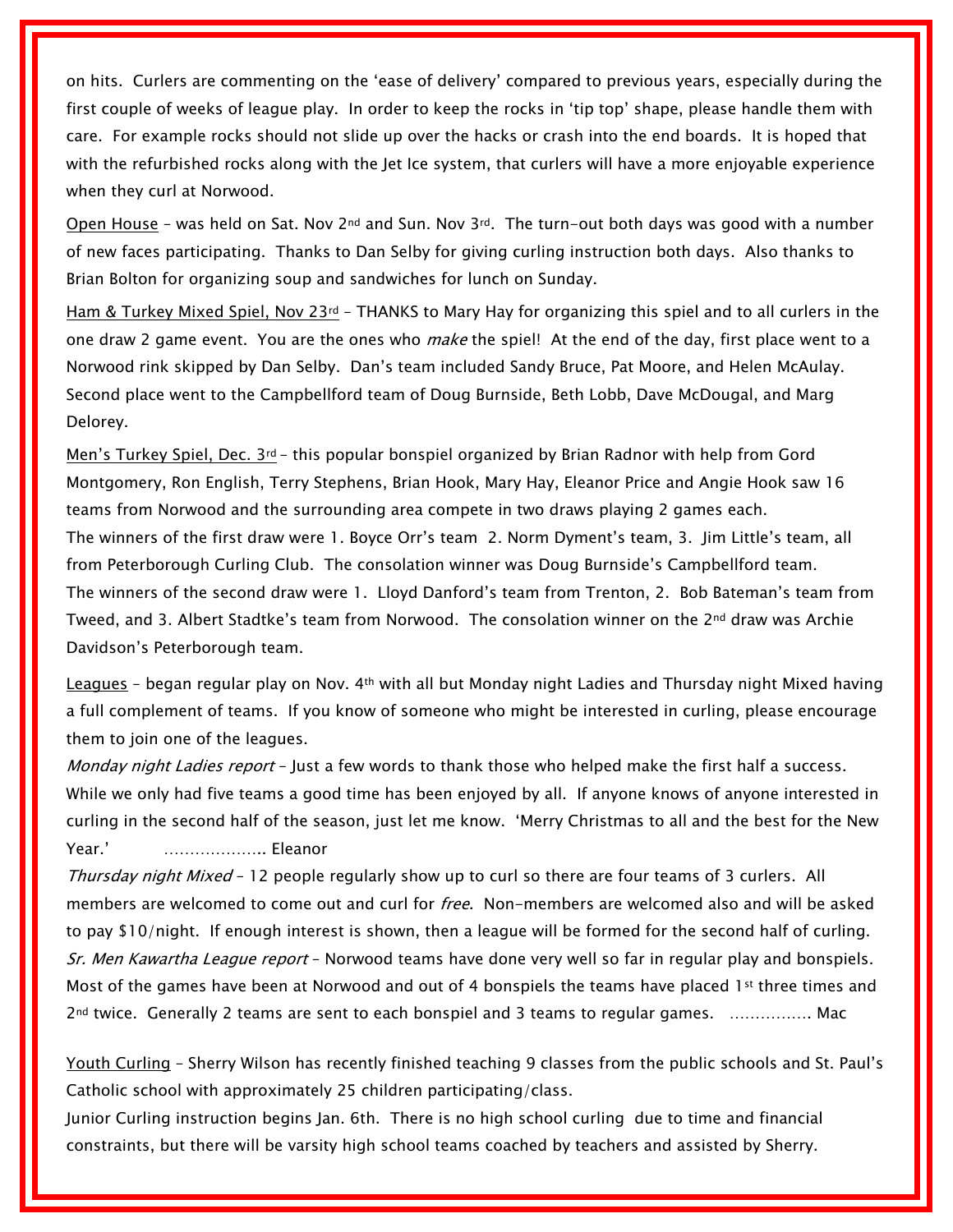The George Cardwell memorial bonspiel will be held February 1st 2014 with an adult and a child paired on the teams. They will play two 4-end games. Anyone interested in helping with this spiel can contact Larry Sullivan at 705-639-2850

## \*\*\*\*\*\*\*\*\*\*\*\* UPCOMING EVENTS \*\*\*\*\*\*\*\*\*\*\*\*\*

Curl for Kids Bonspiel, Jan. 11/14 – is a fun spiel organized by Bruce and Marilyn Wharram and family in memory of their daughter who passed away after a battle with cancer. This spiel is a fundraiser for Camp Oochigeas, a camp for young cancer patients. There will be three 4-end games. Sign-up sheets for team entries and food donations are posted in the club room.

J.J. Stewart Mixed Skins Spiel, Jan. 25/14 – this has become a popular spiel, so sign a team up early. Entry fee of \$140.00 per team includes 2 games and lunch. There will be 2 draws at 8:30 am & 10:30 am. Contact Brian Radnor for more information at 705-639-5151

Centennial Pharmacy In-Club Mixed Spiel – will be held Thursday Feb 13/14. Contact Terry Baker for more information at 705-778-1657

Community Bonspiel, Feb  $22/14$  – will be hosted by the club with funds raised going to support the "splash" pad" initiative by the Norwood Lions Club. Volunteers will be required to organize, help at or curl at this spiel. If you are interested contact the executive.

Senior Men Kawartha League Bonspiel, Wed. Feb. 26/14 – will be hosted by our club. For details contact Mac Danford at 705-639-5863

Ladies Spring Fever Bonspiel, Wed. March 19/14 – will be sponsord by the TD Bank, Havelock branch. Entries are due March 1/14 and the contact person is Jan Hay at 705-295-6505. THANKS to Sandy Bruce for acquiring the TD bank as the new sponsor!

Maplefest Mixed Bonspiel, March 21 & 22/14 - is our final spiel of the curling season. The three draw, 3 game event begins on Friday evening and concludes with the presentation of winners on Sat. evening following a delicious home-cooked meal. The top 3 teams will receive cash prizes. Please note that after lengthy discussion by the executive, there will not be a prize table this year. But there will be the opportunity to buy tickets on several "high value" items to be raffled.

"HEARD IT AT THE HOG LINE" ...............

Did you notice the shiny floors of the club room the first night of curling? What a super job Brian Radnor, Vern Stockdale and Ken Wilford did in re-finishing them after the fair. Hmmm .....do you suppose they do housekeeping at home??

Since the installation of the Jet Ice System, Terry and Doris Stephens have made a yearly donation towards its maintenance. Thanks to the Stephens for their generous donation again this season.